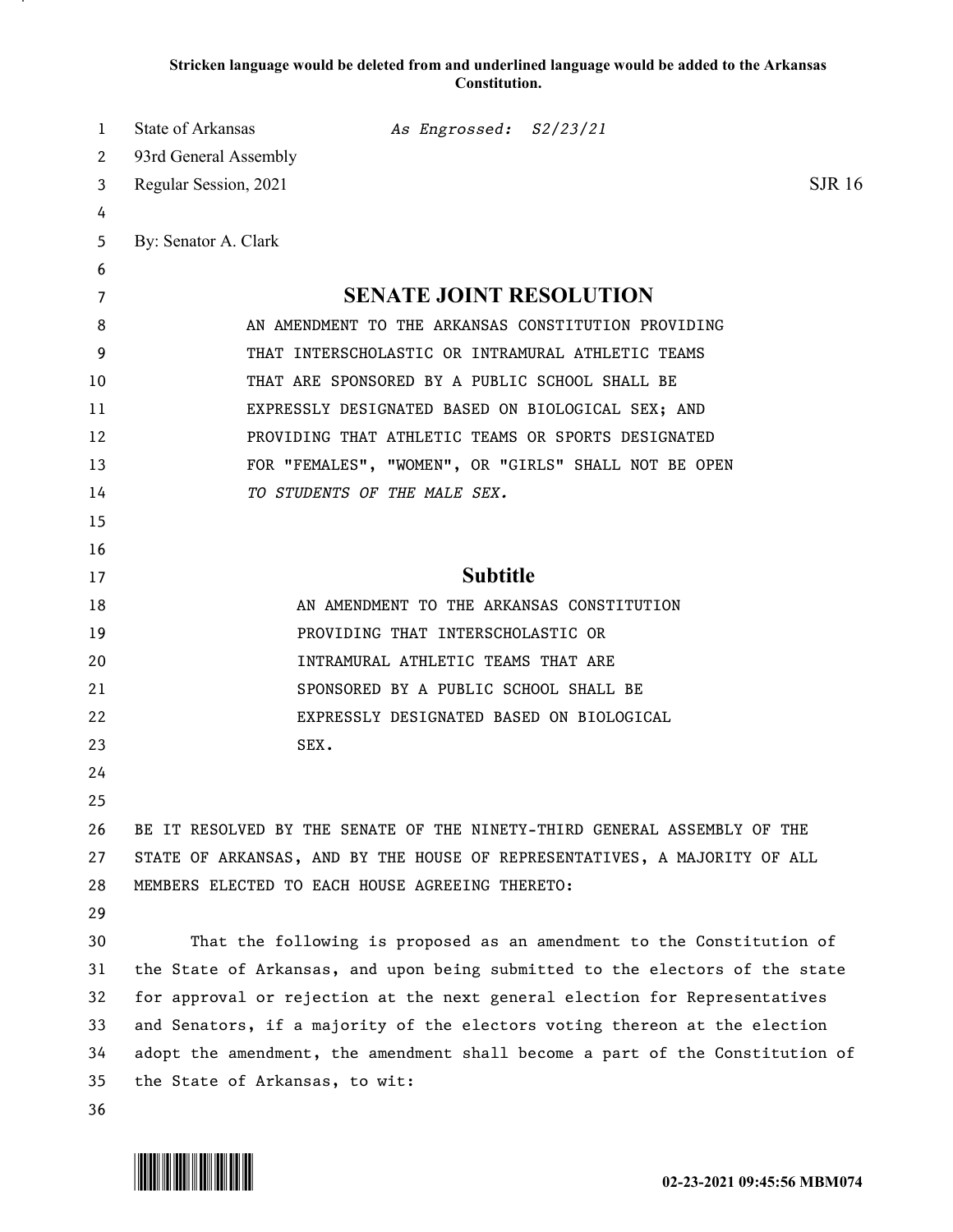| 1  | SECTION 1. Arkansas Constitution, Article 14, is amended to add an            |
|----|-------------------------------------------------------------------------------|
| 2  | additional section to read as follows:                                        |
| 3  | § 5. Designation of athletic teams.                                           |
| 4  | The provisions of this section are part of the maintenance of a<br>(a)        |
| 5  | general, suitable, and efficient system of free public schools under Arkansas |
| 6  | Constitution, Article 14, § 1.                                                |
| 7  | (b) Interscholastic or intramural athletic teams that are sponsored by        |
| 8  | a public school shall be expressly designated as one (1) of the following     |
| 9  | based on biological sex:                                                      |
| 10 | (1) "Males", "men", or "boys";                                                |
| 11 | (2) "Females", "women", or "girls"; or                                        |
| 12 | (3) "Coed" or "mixed".                                                        |
| 13 | (c) Athletic teams or sports designated for "females", "women", or            |
| 14 | "girls" shall not be open to students of the male sex.                        |
| 15 | (d) The General Assembly may enact laws to implement this section,            |
| 16 | including without limitation laws concerning:                                 |
| 17 | (1) Protections for public schools from complaints,                           |
| 18 | investigations, or other adverse actions for maintaining separate             |
| 19 | interscholastic or intramural athletic teams or sports for students of the    |
| 20 | male and female sex; and                                                      |
| 21 | (2) Causes of action for injunctive relief, damages, and any                  |
| 22 | other relief available under law for:                                         |
| 23 | (A) A student who is deprived of an athletic opportunity                      |
| 24 | or who suffers direct or indirect harm resulting from a violation of this     |
| 25 | section;                                                                      |
| 26 | A student who is subject to retaliation or other<br>(B)                       |
| 27 | adverse action by a public school as a result of reporting a violation of     |
| 28 | this section; or                                                              |
| 29 | A public school that suffers any direct or indirect<br>(C)                    |
| 30 | harm as a result of a violation of this section.                              |
| 31 |                                                                               |
| 32 | EFFECTIVE DATE. This amendment shall be effective on and<br>SECTION 2.        |
| 33 | after November 9, 2022.                                                       |
| 34 |                                                                               |
| 35 | SECTION 3.<br>BALLOT TITLE AND POPULAR NAME. When this proposed               |
| 36 | amendment is submitted to the electors of this state on the general election  |

02-23-2021 09:45:56 MBM074